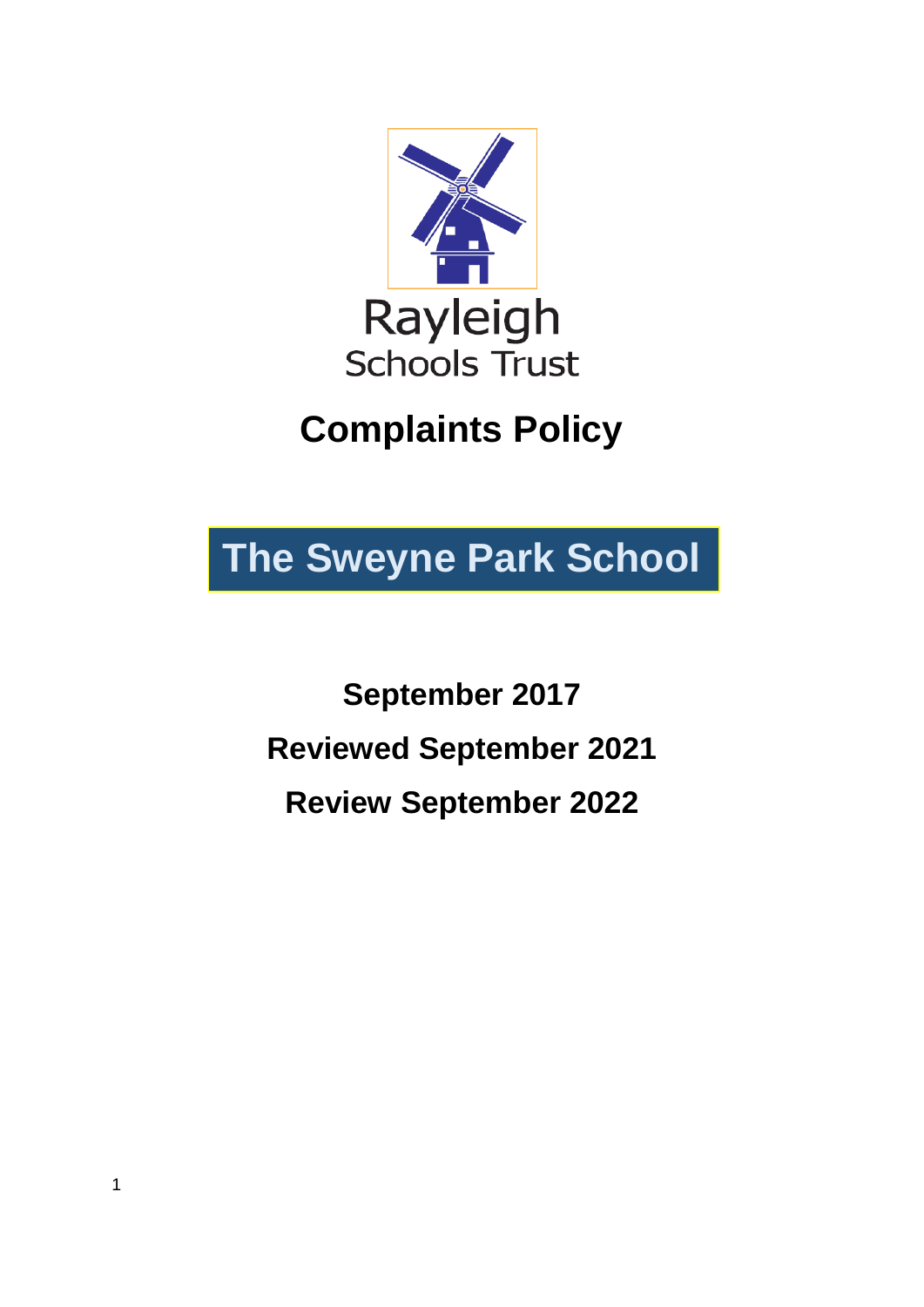### 1 **ABOUT THIS POLICY**

1.1 The aim of the policy is to ensure that any complaints are responded to in a way that is fair, reasonable and proportionate. At all stages the desire is to achieve a solution in a way that is consistent with the School and Trust's legal responsibilities.

#### **GENERAL PRINCIPLES**

- 1.2 We value good home/school relations and will, therefore, do everything we can to establish and maintain them. This includes seeking to resolve any concerns or complaints promptly, and to the satisfaction of all concerned. As such, it is our expectations that complaints should be made as soon as possible. Complaints made after a significant period of time (for example 3 months) will still be considered but may require this policy to be adapted to address any specific issues raised.
- 1.3 We welcome feedback on what parents feel we do well, or not so well, as a school. We will consider carefully all feedback, whether positive or negative, and will review our policies and practices accordingly.
- 1.4 We will treat all concerns and complaints seriously and courteously and will advise parents and others of the school's procedures for dealing with their concerns. In return, we expect parents and other complainants to behave respectfully towards all members of the school community. In particular, any disagreement with the school should not be expressed inappropriately or in front of others (especially pupils) or in any other public forum including social media.
- 1.5 All school staff, teaching and non-teaching; and members of the Governing Body, will receive a copy of this policy statement and will be familiar with the school's procedures for dealing with parental concerns and complaints, to which they will have access as required.
- 1.6 At all times any decisions made in accordance with this policy should have regard to any particular circumstances of a person making a complaint or anyone involved in the process. This should include any particular issues around disability or any other protected characteristic set out in the Equality Act 2010. Advice should be sought from a member of the senior leadership team if anyone raises any concerns in respect of any such issues. Further, if any issues in relation to safeguarding become apparent, advice should be sought before making any decision.
- 1.7 It is important to understand that the purpose of the complaints process is to consider complaints and the role of the School/Trust may sometimes be limited to reviewing a decision rather than re-making it. For example, if there is a complaint about a disciplinary matter which has already been addressed by the School, then the review of the complaint will be primarily limited to reviewing the process rather than repeating investigations that have already been made. Also where complaints involve third parties (e.g. pupils other than the child of the parent) then there will be limits about how much information can be disclosed.
- 1.8 At all times the presumption is that this policy should be followed. However, the School reserves the right to adapt the policy and procedure as appropriate. This may include changes to time scales and otherwise adapting the policy if necessary. Even if any adaptation to the policy and procedure is necessary it must be done in a way that is fair and full reasons will be given for any such decision. While we understand that parents may on occasion find the complaints process stressful, if a parent behaves in a way that is unreasonable, vexatious or otherwise inappropriate then the School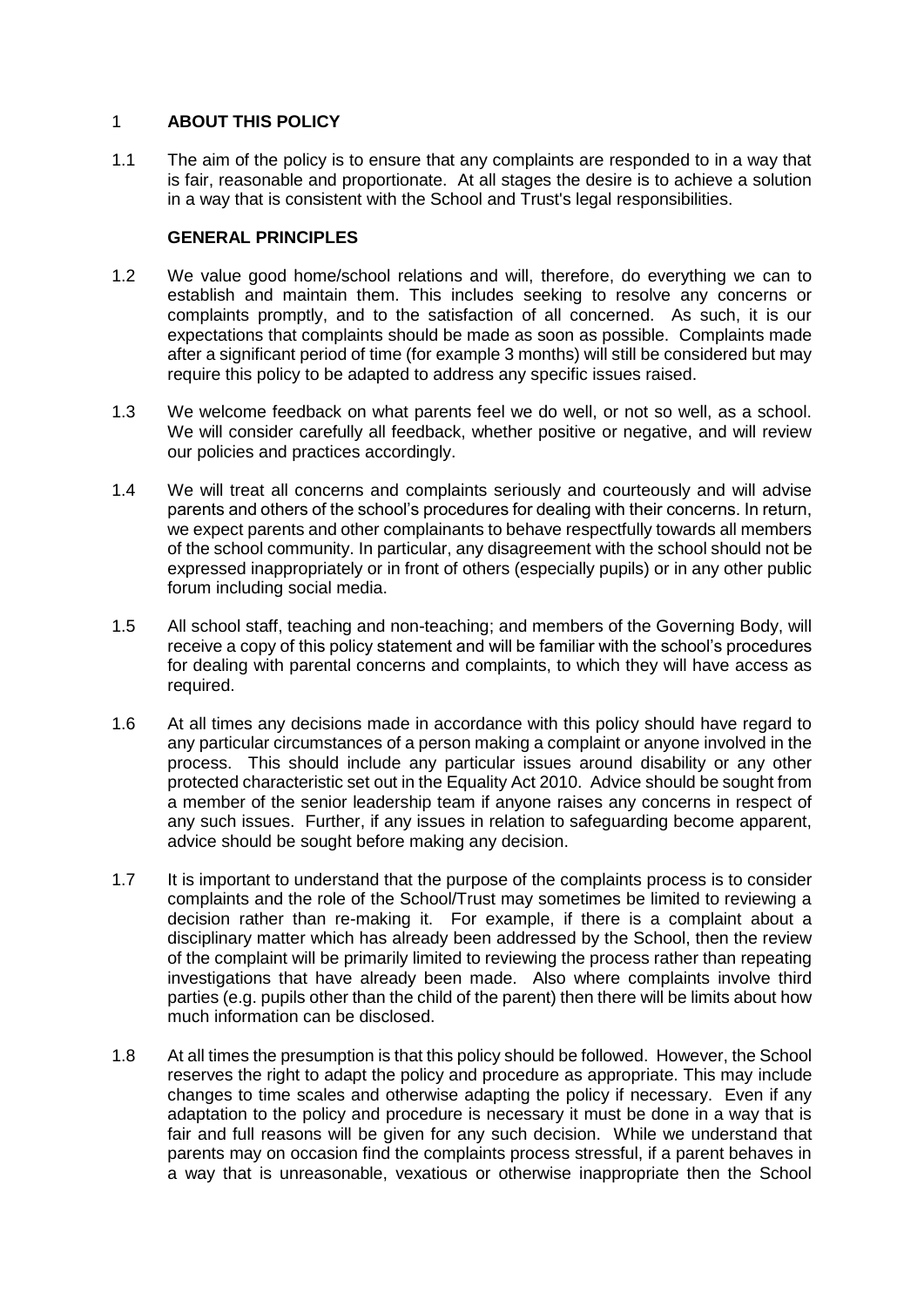reserves the right to suspend this policy. Further, if there are threats of legal action and/or other exceptional circumstances then the School reserves the right to suspend this policy.

- 1.9 Further, this policy shall not apply where there is a separate right of appeal and/or alternative method of resolution. For example disputes about admissions/exclusions. Employees should also refer to the relevant employment policy.
- 1.10 The presumption is that information in this process shall be kept confidential to those involved in the process but information may be disclosed to third parties if required by law. Summary decisions will be available for inspection by the Governing Body and Directors of the Trust.
- 1.11 The school's procedures will be reviewed at least every three years and updated as necessary.

# 2 **PROCEDURE**

- 2.1 Complaint Stages
- 2.2 Our policy sets out four in-school stages for dealing with complaints:

Stage 1: Informal Complaint. We encourage complainants to meet to discuss a complaint/concern informally with an appropriate member of staff (although not the subject of the complaint) in the first instance.

Stage 2: Formal Complaint. Should the complainant be dissatisfied with the outcome of the first stage, a complaint can be made, in writing, to the Headteacher. The Headteacher will reply, wherever possible, within ten working days.

Stage 3: Complaint to the Chair of Governors. Should the complainant be dissatisfied with the outcome of Stage 2, or if the complaint concerns the conduct of the Headteacher, a letter should be written to the Chair of Governors, c/o The Sweyne Park School, and marked as 'Confidential', The Chair of Governors will reply, wherever possible, within ten working days.

Stage 4: Formal Complaint Appeal Panel. A formal complaint to an Appeal Panel is the last in-school stage for complaints, or if the complaint concerns the Chair of Governors, in this instance, a letter should be written to the Clerk to the Trustees of the Rayleigh Schools Trust, c/o The Sweyne Park School, and marked 'Confidential'.

- 2.3 Stages 2 and 3 Formal Process
- 2.4 This stage in our procedures deals with written complaints. It applies where you are not happy with the informal approach to dealing with your concern, as outlined under Stage 1 above.
- 2.5 Normally, your written complaint should be addressed to the headteacher. If, however, your complaint concerns the headteacher personally, it should be sent to the school marked "For the attention of the Chair of Governors".
- 2.6 We will acknowledge your complaint in writing as soon as possible after receiving it. This will be within three working days.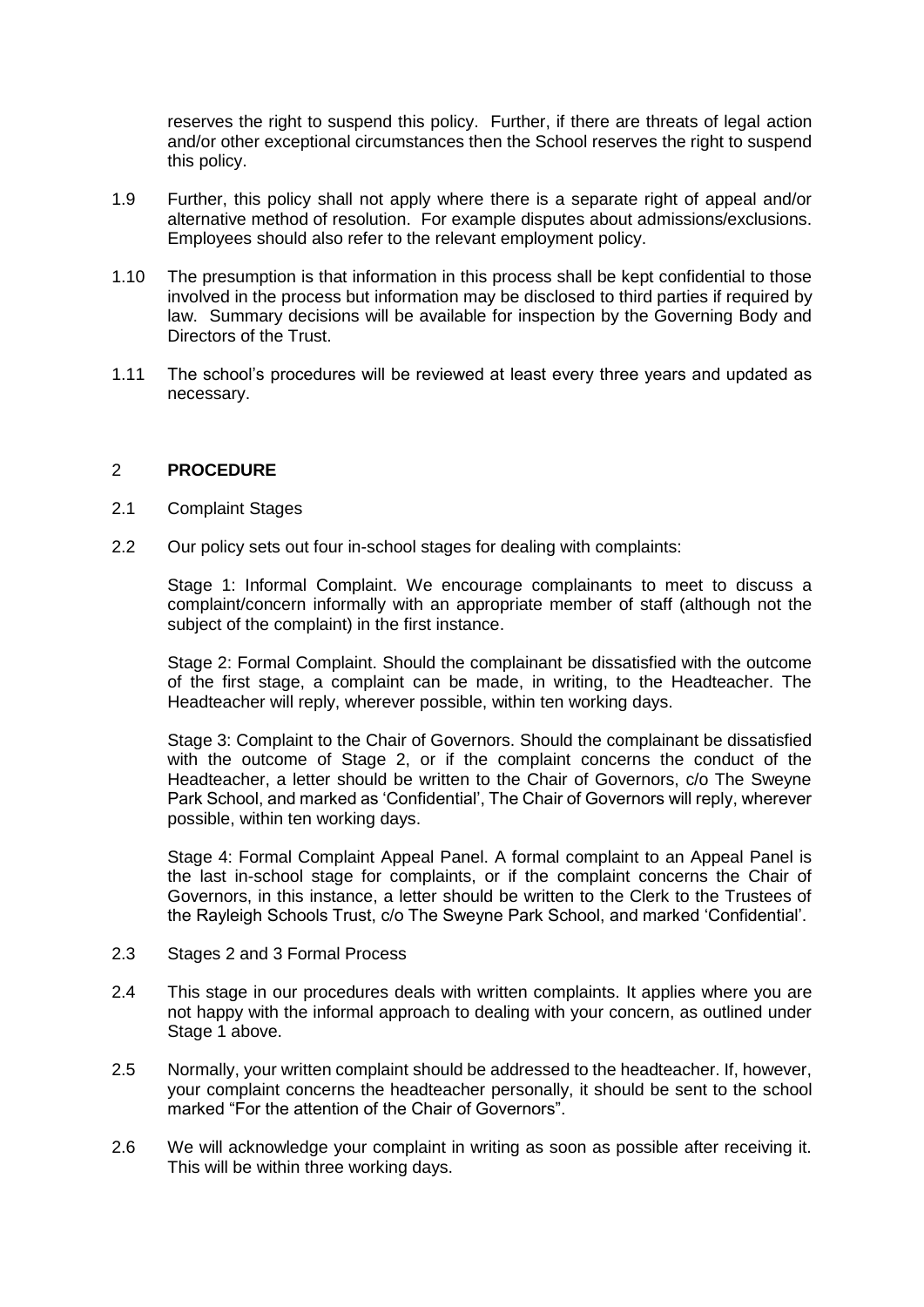- 2.7 We will enclose a copy of these procedures with the acknowledgement.
- 2.8 Normally we would expect to respond in full within ten working days but if this is not possible we will write to explain the reason for the delay and let you know when we hope to be able to provide a full response.
- 2.9 As part of our consideration of your complaint, we may invite you to a meeting to discuss the complaint and fill in any details required. If you wish, you can ask someone to accompany you to help you explain the reasons for your complaint.
- 2.10 The headteacher, or chair of governors may also be accompanied by a suitable person if they wish.
- 2.11 Any person who accompanies is there to provide support as part of the process and will need to understand their obligation to act appropriately and reasonable at all times.
- 2.12 Following the meeting, the headteacher or chair of governors will, where necessary, talk to witnesses and take statements from others involved. This may include discussions with students.
- 2.13 We will normally talk to pupils with a parent or carer present, unless this would delay the investigation of a serious or urgent complaint, or where a pupil has specifically said that he or she would prefer the parent or carer not to be involved. In such circumstances, we will ensure that another member of staff, with whom the pupil feels comfortable, is present.
- 2.14 If the complaint is against a member of staff, it is highly likely to be dealt with under the school's internal confidential procedures, as required by law and as such this policy will need to be adapted accordingly.
- 2.15 The headteacher or chair of governors will keep written/typed, signed and dated records of all meetings and telephone conversations, and other related documentation.
- 2.16 Once we have established all the relevant facts, we will send you a written response to your complaint. This will give a full explanation of the headteacher's/chair of governors' decision and the reasons for it. If follow-up action is needed, we will indicate what we are proposing to do. We may invite you to a meeting to discuss the outcome as part of our commitment to building and maintaining good relations with you.
- 2.17 The person investigating your complaint may decide that we have done all we can to resolve the complaint, in which case we may use our discretion to close the complaint at this point.

### 3 **CLOSURE OF COMPLAINT AFTER STAGE 2/3.**

- 3.1 We will do all we can to help to resolve a complaint against the school but sometimes it is simply not possible to meet all of the complainant's wishes. Sometimes it is simply a case of "agreeing to disagree". Very occasionally, a school will feel that it needs, regretfully, to close an complaint where the complainant is still dissatisfied.
- 3.2 The School/Trust have a duty of care to all students and therefore its consideration of individual complaints must be proportionate and reasonable. If a complainant persists in making representations to the school – to the headteacher, chair of governors or anyone else which in the judgment of the School/Trust are unreasonable, vexatious and/or otherwise inappropriate then it may close the complaint. This means that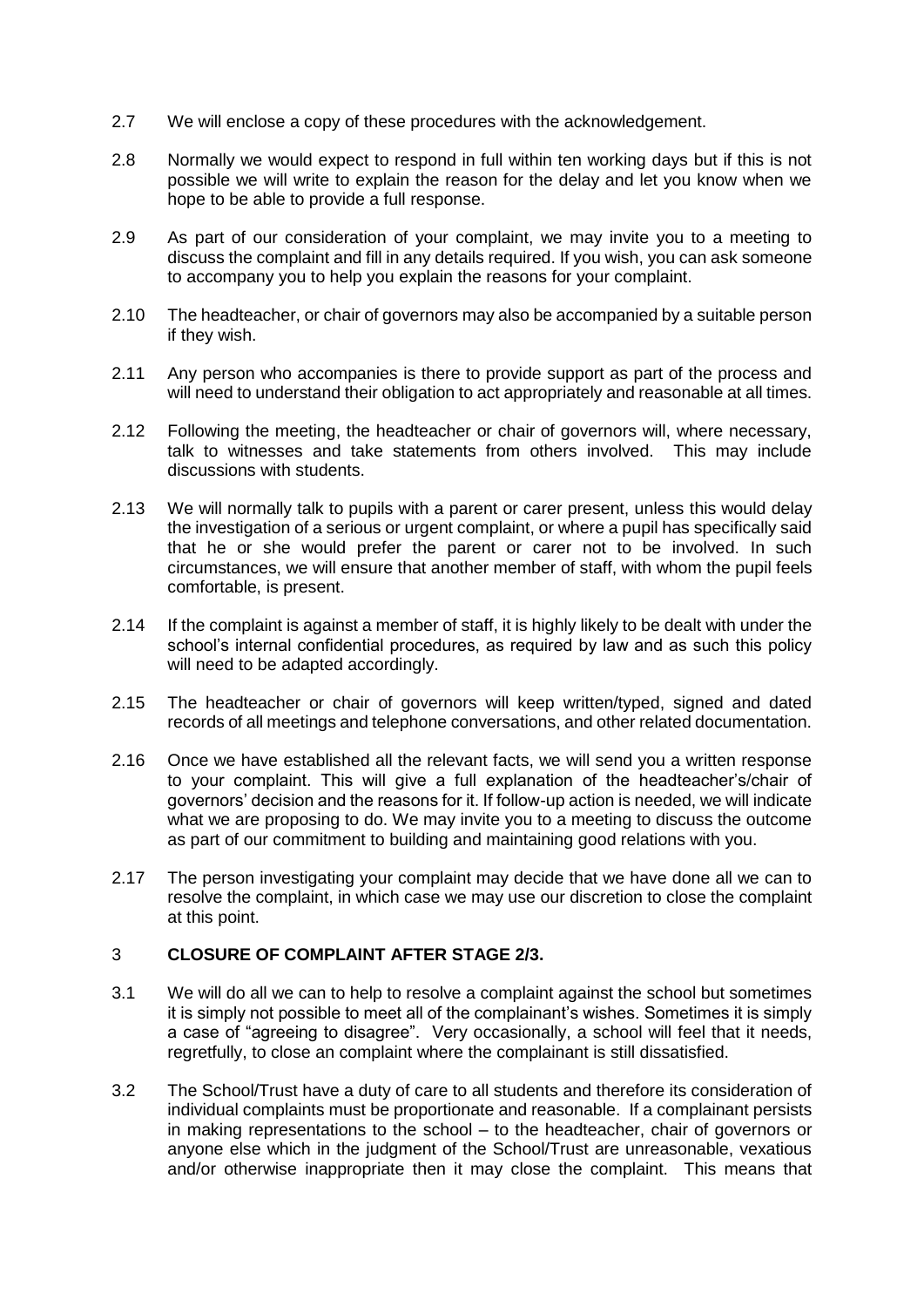correspondence may not be responded to and the School/Trust reserve the right to consider any other options in order to ensure that pupils, staff and anyone else are treated properly and appropriately.

- 3.3 In exceptional circumstances, closure may occur before a complaint has reached Stage 4 of the procedures described in this document. The Chair of Governors may decide, therefore, that every reasonable action has been undertaken to resolve the complaint and that a complaints review panel would not help to resolve the complaint. If this is necessary full reasons will be given for any decision reached.
- 3.4 If we do not close the complaint after Stages 2/3, you may wish to proceed to Stage 4, as set out below.

#### 4.1 **STAGE 4 CONSIDERATION BY A COMPLAINT PANEL**

- 4.2 If your concern has already been through Stages 1, 2 3 and you are not happy with the outcome, we may agree to set up a complaints review panel to consider it. This is a formal process, and your ultimate recourse at school level. The Chair of Governors has discretion to agree to this form of meeting where he or she feels it would be helpful in resolving the complaint.
- 4.3 The purpose of this arrangement is to give your complaint a hearing in front of a panel of governors who have no prior knowledge of the details of the complaint and who can, therefore, consider it without prejudice. One member of the panel will be independent to the school.
- 4.4 The aim of a complaints review panel is to resolve the complaint and to achieve reconciliation between the school and the parent. We recognise, however, that it may sometimes only be possible to establish facts and make recommendations which will reassure you that we have taken your complaint seriously.
- 4.5 The complaints review panel will operate as follows:
- 4.6 The clerk to the governing body will aim to arrange for the panel meeting to take place within 20 working days.
- 4.7 The clerk will ask you whether you wish to provide any further written documentation in support of your complaint. You can include witness statements, or request that witnesses give evidence in person. The chair of the panel will determine whether or not it is necessary for evidence to be given in person.
- 4.8 The headteacher will be asked to prepare a written report for the panel. Other members of staff directly involved in matters raised in your complaint will also be asked to prepare reports or statements.
- 4.9 The clerk will inform you, the headteacher, any relevant witnesses and members of the panel by letter, at least five working days in advance, of the date, time and place of the meeting. We hope that you will feel comfortable with the meeting taking place in the school; but we will do what we can to make alternative arrangements if you prefer.
- 4.10 With the letter, the clerk will send you all relevant correspondence, reports and documentation about the complaint and ask whether you wish to submit further written evidence to the panel.
- 4.11 The letter will explain what will happen at the panel meeting and the clerk will also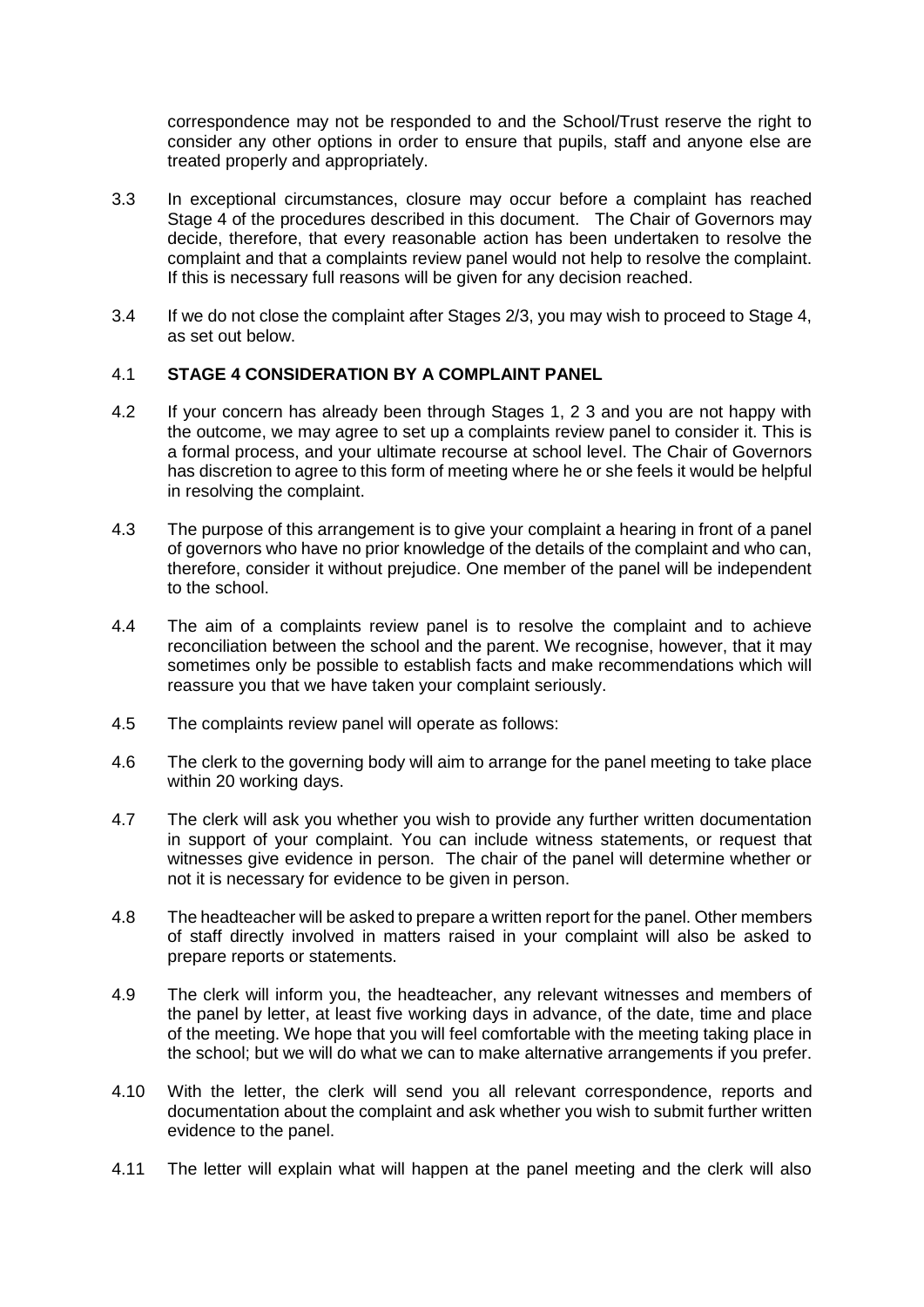inform you that you are entitled to be accompanied to the meeting. The choice of person to accompany you is your own, but it is usually best to involve someone in whom you have confidence but who is not directly connected with the school. They are there to give you support but also to witness the proceedings and to speak on your behalf if you wish.

- 4.12 With the agreement of the chair of the panel, the headteacher may invite members of staff directly involved in matters raised by you to attend the meeting,
- 4.13 The chair of the panel will bear in mind that the formal nature of the meeting can be intimidating for you and will do his or her best to put you at your ease.
- 4.14 As a general rule, no evidence or witnesses previously undisclosed should be introduced into the meeting by any of the participants. If either party wishes to do so, the meeting will be adjourned so that the other party has a fair opportunity to consider and respond to the new evidence.
- 4.15 The chair of the panel will ensure that the meeting is properly minuted. Please understand that any decision to share the minutes with you, the complainant, is a matter for the panel's discretion and you do not have an automatic right to see or receive a complete copy. Since such minutes usually name individuals, they are understandably of a sensitive and, therefore, confidential nature. If a copy of the minutes is requested then this request will be considered. You will be provided with a copy of any decision made which, should give you all the information you require.
- 4.16 During the meeting, you can expect there to be opportunities for:
	- you to explain your complaint;
	- you to hear the school's response from the headteacher;
	- you to question the headteacher about the complaint;
	- you to be questioned by the headteacher about the complaint;
	- the panel members to be able to question you and the headteacher;
	- any party to have the right to call witnesses (subject to the chair's approval) and all parties to have the right to question all witnesses;
	- you and the headteacher to make a final statement.
- 4.17 In closing the meeting, the chair will explain that the panel will now consider its decision and that written notice of the decision will be sent to the headteacher and yourself as soon as possible but within a maximum of two weeks. All participants other than the panel and the clerk will then leave.
- 4.18 The panel will then consider the complaint and all the evidence presented in order to:
	- reach a unanimous, or at least a majority, decision on the complaint;
	- decide on the appropriate action to be taken to resolve the complaint;
	- recommend, where appropriate, to the governing body changes to the school's systems or procedures to ensure that similar problems do not happen again.